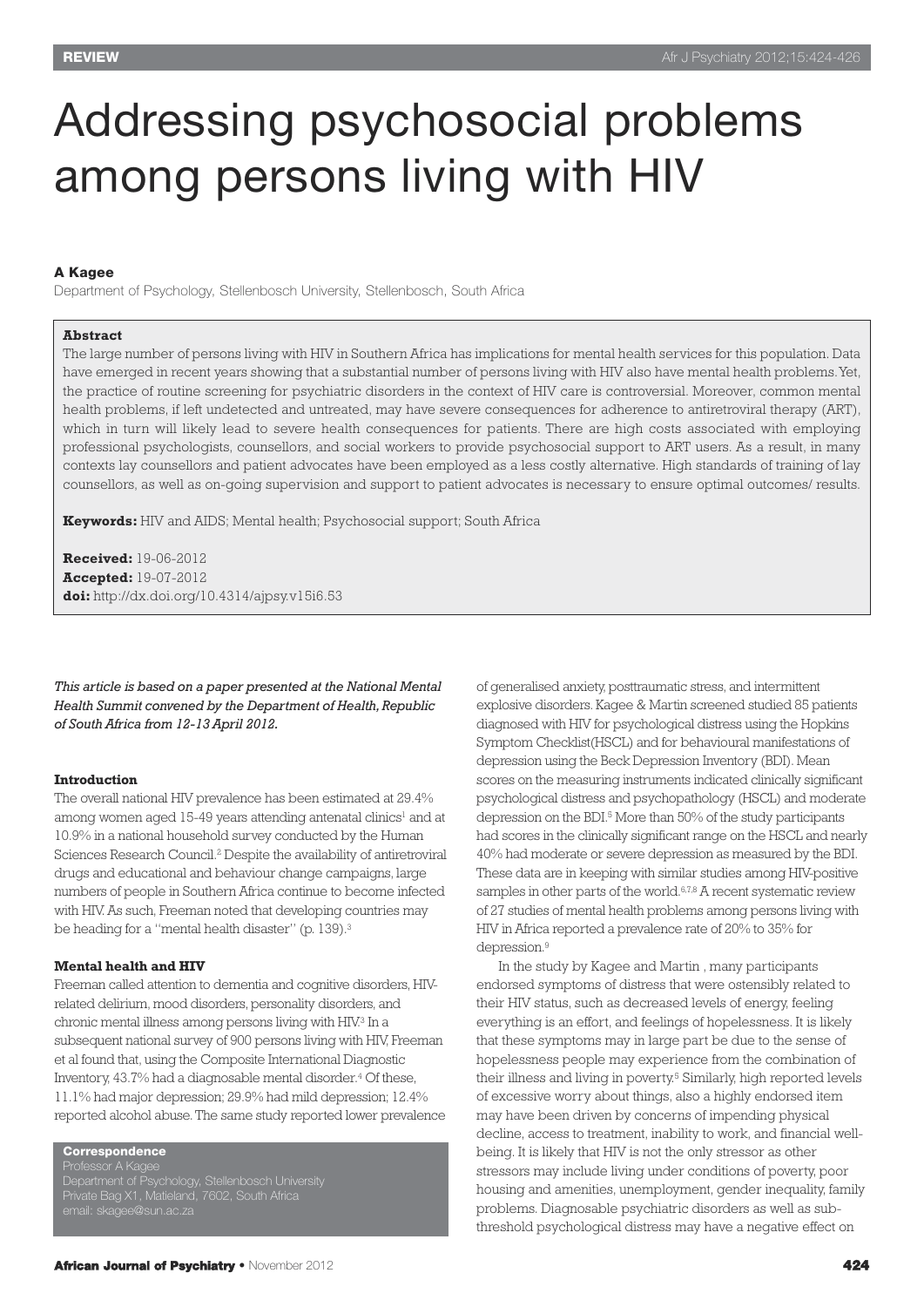quality of life, family functioning, adherence to antiretroviral therapy, adherence to infant-feeding guidelines among new mothers. In sum, mental health problems may have a significant influence on physical health and quality of life. 10

# **Is routine screening for common mental disorders a good idea?**

The idea of routine screening for common mental disorders, followed by psychological treatment for those people who screen positive appears to have intuitive appeal.Yet, limited sensitivity and specificity of self-report measures in determining caseness for mental disorders may mean that elevated scores on a self-report measure do not always predict a diagnosable disorder. <sup>11</sup> Coyne et al have argued that routine screening may yield high numbers of false-positive and false negative cases.The former may be inappropriately referred for treatment, while the latter group, who may benefit from treatment, may not be detected. An alternative approach is to routinely use structured diagnostic interviews such as the Structured Clinicial Iinterview for the DSM or CIDI to identify cases of common mental disorders. However, such an approach will be both resource and time-intensive as trained clinicians will need to be hired, clinic space will have to be arranged, and large numbers of patients will need to undergo assessment. In addition, the lack of a clear treatment trajectory in the public health care system may mean that those persons identified as being in need of mental health services may not receive such services. Limited mental health services due to insufficient personnel, clinic infrastructure, and administration is a structural barrier endemic to the public health systems in many Southern African countries.

The option of task-shifting has been proposed, where nursing staff take on the role of screening and referral for mental health services. 12Yet, task-shifting may not be logistically feasible due to competing demands on time combined with large numbers of patients in need of screening .The result may be that common mental disorders may continue to go undetected and therefore untreated.

# **Common mental disorders and adherence to antiretroviral therapy (ART)**

There is growing evidence that major depression is strongly associated with poor adherence. <sup>13</sup> Depressive symptoms include low motivation, poor concentration, sleep disturbance, psychomotor retardation, fatigue or loss of energy, and feelings of worthlessness. <sup>14</sup> Many depressed persons may be unlikely to have adequate motivation and self-efficacy to attend clinic appointments and take their medication with the required regularity. 15,16,17 ART users exhibiting these symptoms will likely have difficulty adhering to clinic attendance requirements and medication adherence regimens.

It is likely that ART users who have high levels of anxiety may have considerable difficulty in concentrating on the preparatory tasks associated with taking their medication, such as filling prescriptions, keeping their medication with them, remembering to take the medication on time, and remembering the correct dosages. Brandt found that between 19% and 37% of persons living with HIV in various African countries exhibited elevated levels of anxiety-related symptoms. <sup>9</sup> Substance-abusing ART users have been shown to have low adherence rates as intoxicated persons often have memory, concentration, and physical coordination impairments. <sup>18</sup> Coetzee, Kagee, &Vermeulen found that nurses reported responding negatively to ART users arriving at the clinic

in a state of intoxication, resulting in impaired patient-provider relationships which in turn affected patients' clinic attendance.<sup>20</sup> Poor adherence may take the form of not taking the medication at all, taking medication at the wrong time, taking the wrong doses, prematurely terminating treatment, self-adjusting doses to modulate side effects, not filling prescriptions and not attending clinic appointments.An appropriate level of cognitive and psychiatric functioning is necessary to ensure treatment adherence.

# **The consequences of untreated common mental disorders among persons living with HIV**

Mental health problems among persons living with HIV are closely associated with impaired quality of life, family problems, worker absenteeism, suicide risk and interpersonal difficulties, in addition to poor adherence among ART users. Poor ART adherence has many adverse implications for patients which include a low CD4 count, a high viral load, vulnerability to opportunistic infections, more rapid disease progression, slower recovery times from bouts of illness, and the development of resistance to first-line ART, requiring more expensive second-line treatment.The psychosocial implications of declining health include psychological distress associated with illness, poor quality of life for patients and their families, and mortality and its psychosocial and economic effects on family wellbeing. Further, the wastage of resources such as medical consultation time, unconsumed medication, worker absenteeism and mortality is also likely to exact an economic toll on society.

On the basis of the data from various studies<sup>4,5</sup> it is likely that common mental disorders, as well as sub-clinical psychological distress, can be common among persons living with HIV. Persons experiencing psychological distress may be helped by means of problem-solving counselling and information about their condition, and how to access treatment. For the smaller proportion who meet criteria for a psychiatric diagnosis (e.g. Major Depression: 10%- 12%), appropriate psychological and psychiatric treatment is indicated.

# **Providing psychosocial support to ART users**

In the context of the national ART roll-out, many patients do not receive appropriate social, psychological, and instrumental support, even though these are necessary to enhance optimal adherence. In addition to mental health problems, numerous individual-level and structural-level factors account for poor adherence. Individual-level barriers include health literacy and the notion that medication adherence is necessary even in the absence of symptoms; social support, which is complicated in the context of widespread stigmatisation and discrimination; forgetfulness, which is exacerbated by psychological difficulties; suspiciousness of treatment; the side effects and complexities of the treatment regimen; and self-efficacy and motivation. <sup>20</sup> Structural barriers to adherence are more widespread and go beyond individual-level concerns.They include stigmatisation and lack of access to mental health and substance abuse services; nursing staff who experience overwork and burnout due to large patient numbers; and a lack of clinic infrastructure so that private and confidential counselling can be conducted. <sup>21</sup> Coetzee et al found that often more than one patient was being counselled in the same room because of insufficient space, making it hard for them to speak about the difficulties they experienced in attending their appointments and adhering to their medication. <sup>19</sup> These authors also found that relationships between patients and clinic nurses